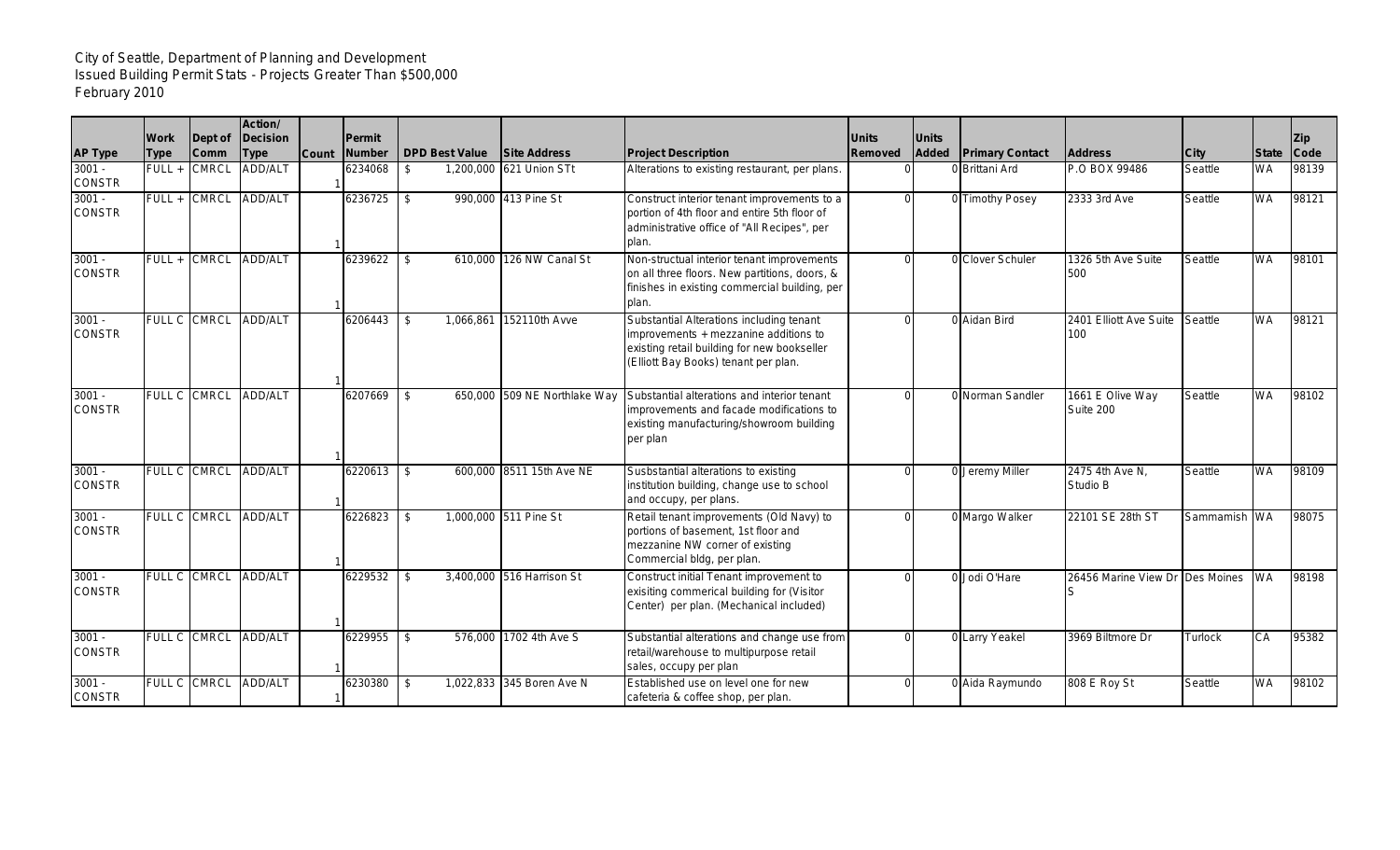## City of Seattle, Department of Planning and Development Issued Building Permit Stats - Projects Greater Than \$500,000 February 2010

| <b>AP Type</b>                  | <b>Work</b><br><b>Type</b> | Dept of<br><b>Comm</b> | Action/<br>Decision<br><b>Type</b> | <b>Count</b> | Permit<br><b>Number</b> | <b>DPD Best Value</b> | <b>Site Address</b>           | <b>Project Description</b>                                                                                                                                                                                                  | <b>Units</b><br>Removed | <b>Units</b><br>Added | <b>Primary Contact</b> | <b>Address</b>                        | <b>City</b> | <b>State</b> | IZip.<br>Code |
|---------------------------------|----------------------------|------------------------|------------------------------------|--------------|-------------------------|-----------------------|-------------------------------|-----------------------------------------------------------------------------------------------------------------------------------------------------------------------------------------------------------------------------|-------------------------|-----------------------|------------------------|---------------------------------------|-------------|--------------|---------------|
| $3001 -$<br><b>CONSTR</b>       |                            | FULL C CMRCL           | <b>ADD/ALT</b>                     |              | 6230773                 | 1,300,000<br>\$       | 1530 5th Ave                  | Retail tenant improvements (GAP) to<br>portions of 1st floor, mezzanine and 2nd<br>floor NW corner of existing Commercial<br>bldg, per plan.                                                                                |                         |                       | 0 Margo Walker         | 22101 SE 28th ST                      | Sammamish   | <b>WA</b>    | 98075         |
| $3001 -$<br><b>CONSTR</b>       |                            | FULL C CMRCL           | ADD/ALT                            |              | 6231008                 | \$                    | 6,058,000 5350 Tallman Ave NW | Initial tenant improvements on 1st and 2nd<br>floors (Ballard Emergency and Imaging) per<br>plan (Mechanical Included)                                                                                                      |                         |                       | 0 Gil Jaffe            | 1420 5th Avenue Suite Seattle<br>2400 |             | <b>WA</b>    | 98101         |
| $3001 -$<br><b>CONSTR</b>       |                            | FULL C CMRCL           | ADD/ALT                            |              | 6239850                 | \$                    | 604,779 1100 9th Ave          | Tenant improvements to medical office<br>(opthamology, Virginia Mason) on 5th floor,<br>per floor plan, subject to field inspection.                                                                                        |                         |                       | 0 Paul Spivey          | 710 2nd Ave STE<br>1400               | Seattle     | <b>WA</b>    | 98104         |
| <b>COMMERCIAL ADD ALT</b><br>13 |                            |                        |                                    |              |                         | 19,078,473            |                               |                                                                                                                                                                                                                             |                         | $\Omega$              |                        |                                       |             |              |               |
| $3003 -$<br><b>BLANKET</b>      |                            | FULL C CMRCL CHILD     |                                    |              | 6241111                 | \$                    | 525,000 901 3rd Ave           | Blanket Permit for Wells Fargo Restroom<br>upgrades.                                                                                                                                                                        |                         |                       | Kip Kolodziejski       | 1326 5th Ave #500                     | Seattle     | <b>WA</b>    | 98101         |
| <b>TENANT/BLANKET PERMIT</b>    |                            |                        |                                    |              |                         | 525,000               |                               |                                                                                                                                                                                                                             | $\Omega$                | $\Omega$              |                        |                                       |             |              |               |
| 1004 - MECH FULL C CMRCL MECH   |                            |                        |                                    |              | 6236070                 | \$                    | 600,000 601 Union St          | Replace all fan powered boxes, VAV boxes<br>with new ones, minor ductwork for floors 4 &<br>6-24 and 26 thru 30                                                                                                             |                         |                       | 0 Matt Webb            | 5005 3rd Ave S                        | Seattle     | <b>WA</b>    | 98124         |
| 1004 - MECH FULL C INST         |                            |                        | <b>MECH</b>                        |              | 6227102                 | \$                    | 1,680,261 6222 NE 74th St     | Change of use from offices (Sandpoint<br>Naval Base) to Institution (teaching &<br>dentistry clinic) mechanical only.<br>Architectural under 6208690 Structural<br>scope under separate permit. (substantial<br>alteration) |                         |                       | 0 Jodi O'Hare          | 26456 Marine View Dr Des Moines       |             | <b>WA</b>    | 98198         |
| <b>MECHANICAL ONLY</b>          |                            |                        |                                    |              |                         | 2,280,261             |                               |                                                                                                                                                                                                                             |                         |                       |                        |                                       |             |              |               |
| $3001 -$<br><b>CONSTR</b>       | FULL C INST                |                        | <b>NEW</b>                         |              | 6190504                 | \$                    | 4,696,700 2310 S Lane St      | Construct new 2-story instructional (classroor                                                                                                                                                                              |                         |                       | 0 Brett Ingham         | 185 University St                     | Seattle     | <b>WA</b>    | 98101         |
| <b>NEW COMMERCIAL</b>           |                            |                        |                                    |              |                         | 4,696,700<br>Ŝ.       |                               |                                                                                                                                                                                                                             | $\Omega$                |                       |                        |                                       |             |              |               |
| $3001 -$<br><b>CONSTR</b>       | FULL C MF                  |                        | <b>NEW</b>                         |              | 6111371                 | \$                    | 633.652 4400 31st Ave S       | Establish use as apartments and construct<br>new 5-unit apartment building and establish<br>14 on-site parking spaces and occupy per<br>plan. (Reviews and processing for 4 A/Ps<br>under 6111371).                         |                         |                       | 15 Thomas Johnson      | 204 1st Ave S                         | Seattle     | <b>WA</b>    | 98104         |